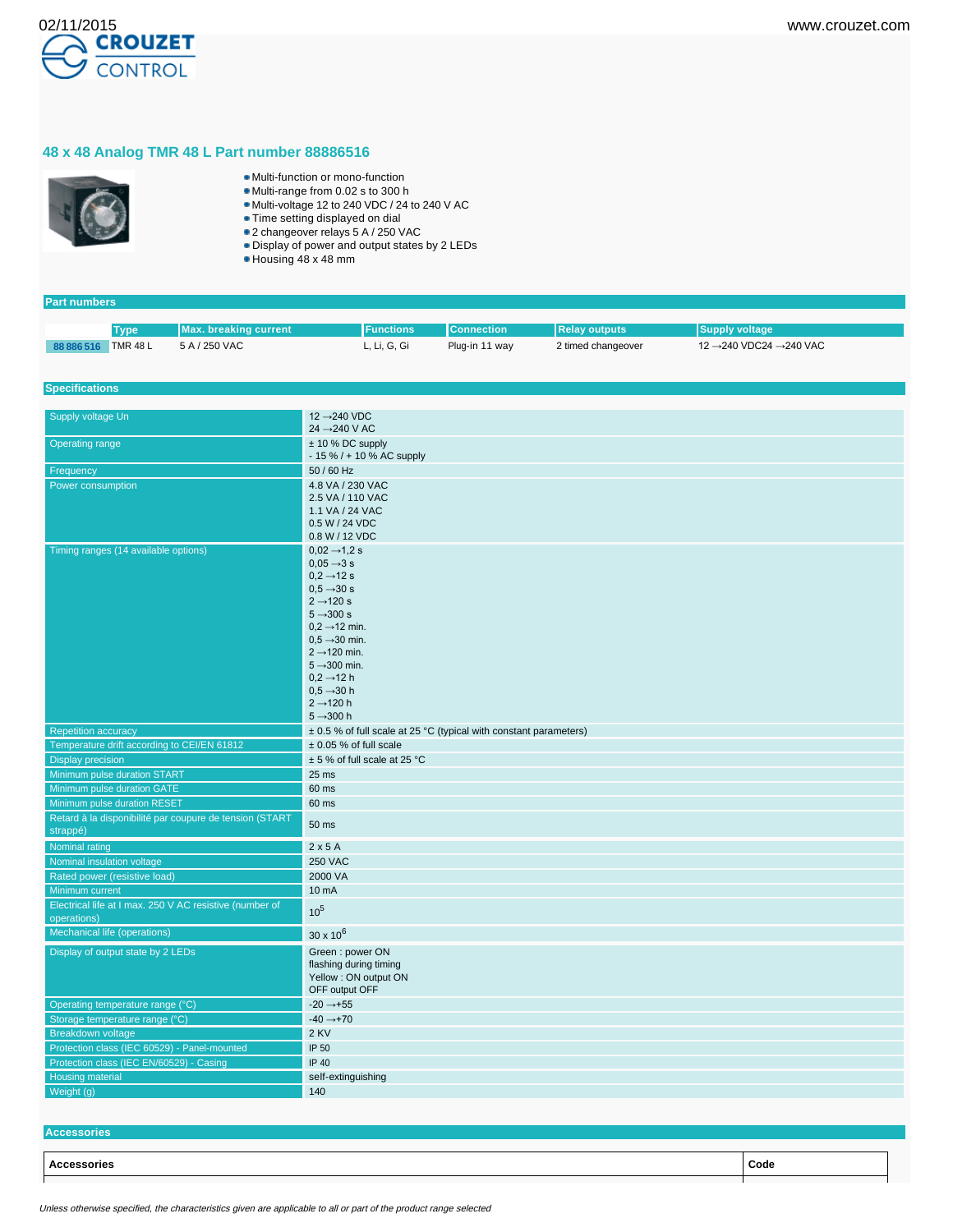02/11/2015 www.crouzet.com

| Capot de façade noir, gris, autre couleur : nous consulter |          |
|------------------------------------------------------------|----------|
| Spring clips (pack of 2)                                   | 79237739 |
| 8-pin connector base                                       | 25622130 |
| 11-pin connector base                                      | 25622080 |

**Dimensions (mm)**





**Dimensions (mm)**



**Curves Function L/Li - G/Gi**